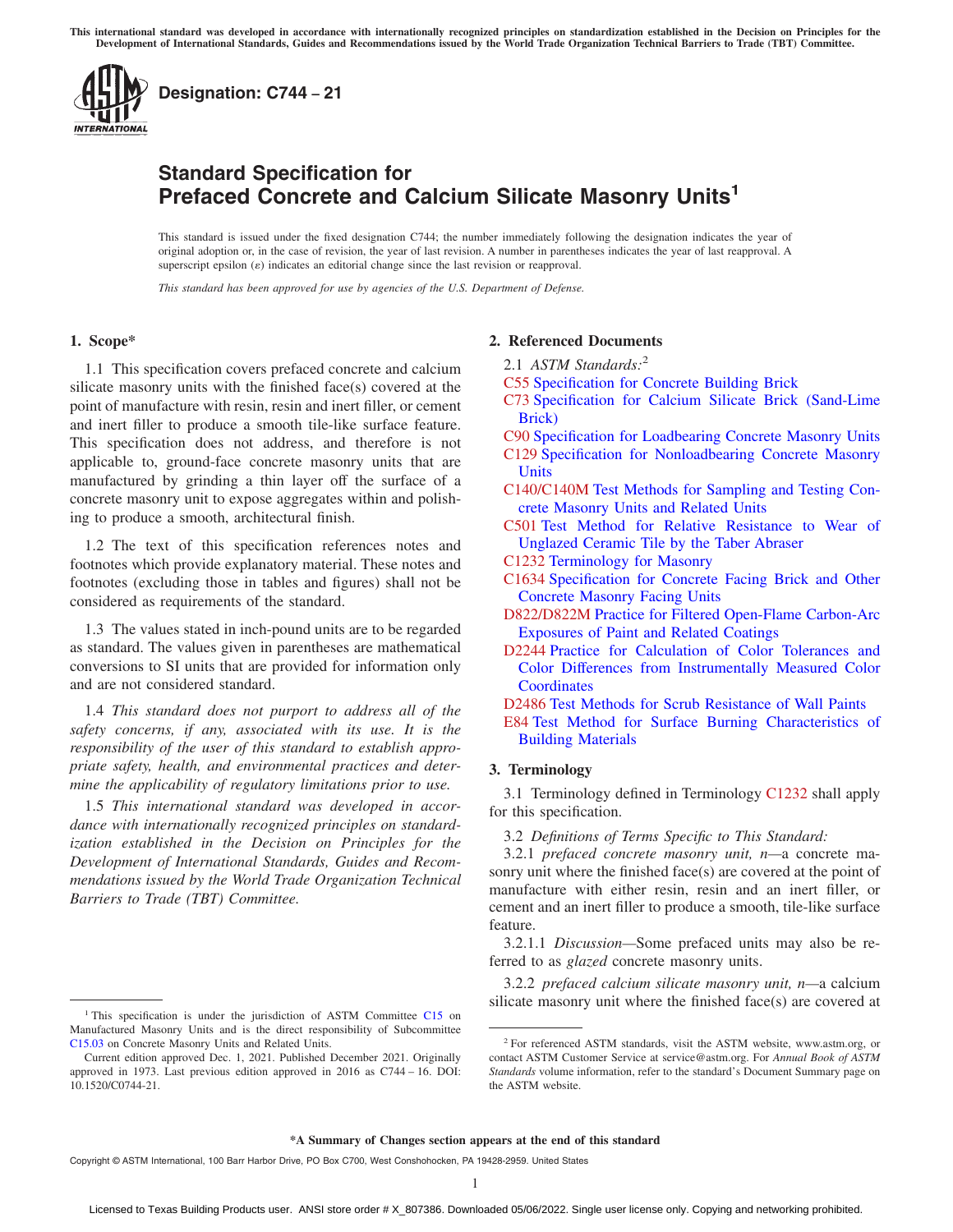<span id="page-1-0"></span>the point of manufacture with either resin, resin and an inert filler, or cement and an inert filler to produce a smooth, tile-like surface feature.

3.2.2.1 *Discussion—*Some prefaced units may also be referred to as *glazed* calcium silicate masonry units.

# **4. Materials**

4.1 Concrete masonry units on which prefaced surfaces are molded shall meet the requirements of:

4.1.1 Specification [C55](#page-0-0) for Concrete Building Brick.

4.1.2 Specification [C90](#page-0-0) for Loadbearing Concrete Masonry Units.

4.1.3 Specification [C129](#page-0-0) for Nonloadbearing Units.

4.1.4 Specification [C1634](#page-0-0) for Concrete Facing Brick and Other Concrete Masonry Facing Units.

4.2 Calcium silicate units on which prefaced surfaces are molded shall meet the requirements of Specification [C73](#page-0-0) for Calcium Silicate Brick (Sand-Lime Brick).

NOTE 1—The purchaser of prefaced units should indicate the applicable specification and the type and grade of unit required. Where prefaced units are required for exterior use, the manufacturer should be consulted for material suitable for this purpose.

#### **5. Facing Requirements**

5.1 *Resistance to Crazing, Cracking, or Spalling—*There shall be no crazing, cracking, or spalling of the facing material when the unit is tested in accordance with 7.2.

5.2 *Resistance to Chemicals—*The condition of the surface shall show no change after testing with each of the chemicals listed in 7.3.

5.3 *Adhesion—*When viewed without magnification, there shall be no failure of the adhesion of the facing material to the unit subsequent to failure of the entire prefaced unit when tested in compression in accordance with 7.4.

5.4 *Abrasion—*The wear index shall exceed 130 when tested in accordance with 7.5.

5.5 *Surface Burning Characteristics—*When tested in accordance with 7.6, the surfaces of the prefaced units shall have a flame spread classification not greater than 25 without evidence of continued progressive combustion and shall have a smoke density rating not greater than 50.

5.6 *Color, Tint, or Texture—*Color, tint, or texture shall be as specified. When tested in accordance with 7.7 and then compared with an unexposed unit, there shall be no change in texture, and color differences shall not exceed 5.0 Delta units.

5.7 *Soiling and Cleansability—*There shall not be a stain visible when specimens are tested in accordance with [7.8.1](#page-2-0) and then viewed from a distance of 10 ft (3 m) under an illumination of not less than 50 fc  $(538.2 \text{ lm/m}^2)$  by an observer with normal vision. Spotting media shall be observed to be completely removed from specimens when tested in accordance with [7.8.2](#page-2-0) and [7.8.3](#page-2-0) and then viewed from a distance of 10 ft (3 m) under an illumination of not less than 50 fc  $(538.2 \text{ lm/m}^2)$  by an observer with normal vision.

5.8 *Report—*Test reports shall show the results of tests required by 5.1 through 5.7.

# **6. Dimensional Tolerances**

6.1 *Face Dimension—*The total variation from specified dimensions in the finished face dimensions of the units shall not exceed  $\pm$ <sup>1</sup>/<sub>16</sub> in. (1.6 mm) from specified dimensions.

6.2 *Distortion—*The distortion of the plane and edges of the face of individual units from the corresponding plane surface and edges of the unit shall not exceed  $\frac{1}{16}$  in. (1.6 mm).

#### **7. Sampling and Testing**

7.1 The purchaser or authorized representative shall be accorded proper facilities to inspect and sample the prefaced units at the place of manufacture from the lots ready for delivery.

7.2 *Crazing—*Resistance to crazing of prefaced units shall be determined by oven drying from a saturated condition in accordance with the absorption testing procedure of Test Methods C140/C140M, allowing the specimen to cool to room temperature, and resaturating.

7.3 *Resistance to Chemicals—*Apply a convenient quantity of the chemicals, as shown in Table 1, one at a time on the facing material and leave covered with a watchglass for the duration of the test period. For volatile chemicals, place a saturated wad under the watchglass and keep saturated. Upon completion of the test period, wipe the test area clean with a clean cloth. The condition of the test area shall show no change after testing with each chemical for the specified time prescribed in Table 1.

7.4 *Adhesion of Facing—*Test three prefaced units for compressive strength in accordance with Test Methods [C140/](#page-0-0) [C140M.](#page-0-0) Apply the compressive load until failure of the entire unit occurs. Subsequent to failure of the entire unit, view without magnification the interface between the unit and the facing material and note any adhesion failures.

7.5 *Abrasion—*Determine the wear index in accordance with Test Method [C501](#page-0-0) using a Taber Abraser with Taber CS-17 abrasive wheels and 1000-g load for 500 wear cycles. Load references are per abraser arm (not combined) and include the mass of the arm.

7.6 *Surface Burning—*Determine flame spread and smoke ratings in accordance with Test Method [E84.](#page-0-0)

7.7 *Color Change—*Determine color difference using CIE L\*, a\*, b\*, or CIELAB (1976) with two-degree observer, illuminant C, and specular excluded in accordance with Test Method [D2244.](#page-0-0) Take measurements before and after 500 h of

**TABLE 1 Resistance to Chemicals**

| Chemical                                   | Duration of<br>Test, h |
|--------------------------------------------|------------------------|
| Acetic acid (CH <sub>3</sub> COOH) (5 %)   | 24                     |
| Hydrochloric acid (HCl) (10 %)             | З                      |
| Potassium hydroxide (KOH) (10 %)           | З                      |
| Trisodium phosphate ( $Na3PO4$ ) (5 %)     | 24                     |
| Hydrogen peroxide $(H_2O_2)$ (3 %)         | 24                     |
| Household detergent (10 %)                 | 24                     |
| Vegetable oil                              | 24                     |
| Blue-black ink                             |                        |
| Ethyl alcohol, industrial denatured (95 %) | 3                      |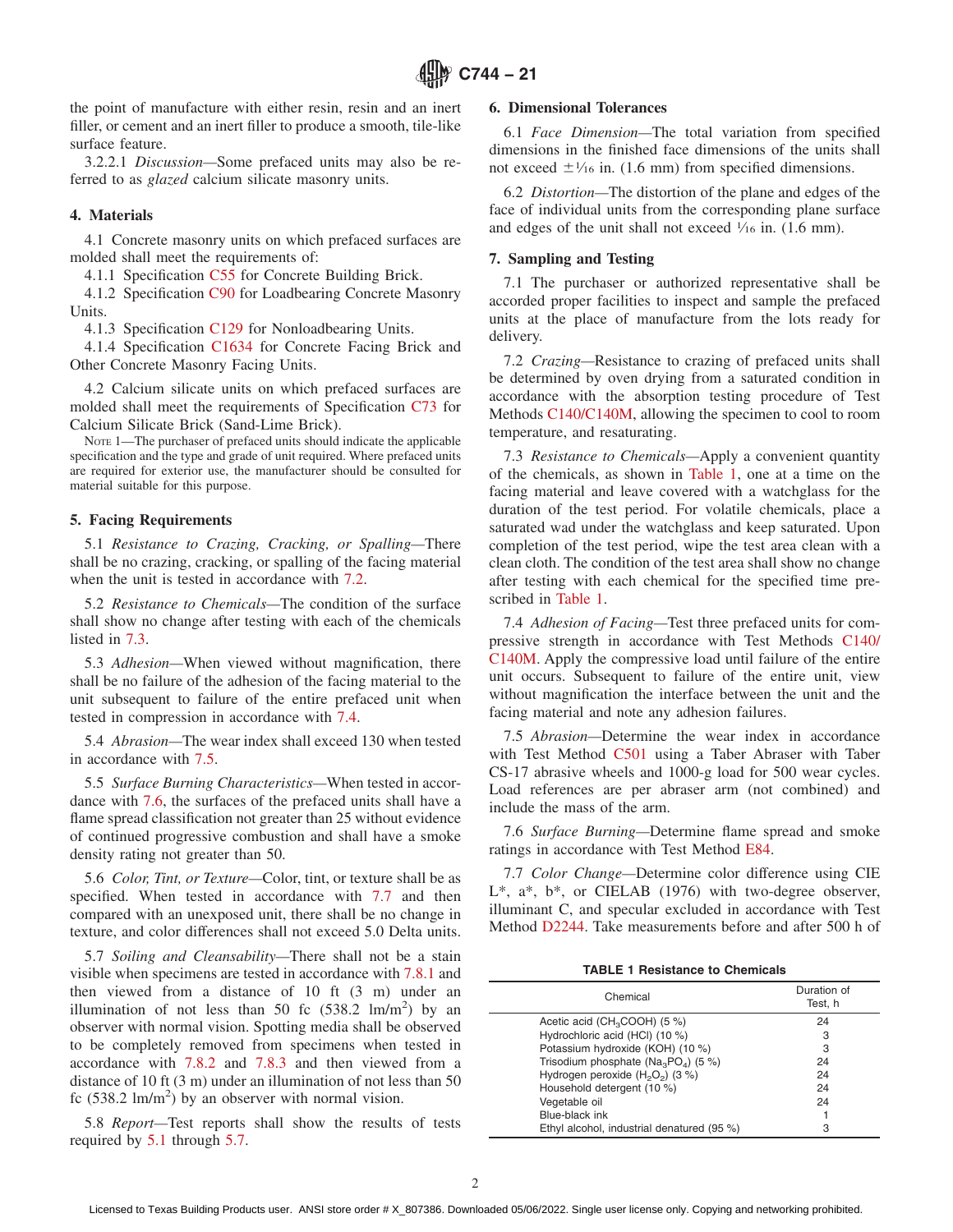<span id="page-2-0"></span>accelerated weathering using the single-arc apparatus in accordance with Practice [D822/D822M.](#page-0-0) Use test panels not less than 3 in. (76.2 mm) wide by 6 in. (152.4 mm) long. Test panels need not be conditioned.

7.8 *Soiling and Cleansability:*

7.8.1 *Staining Media—*Pour a stain consisting of 0.5 g of oil-soluble dye (C.I. Solvent Orange 7, C.I. 12140), 1.0 g of lanolin, and 5.0 g of SAE 10 oil one at a time on an area approximately  $\frac{1}{2}$  in. (12.7 mm) in diameter on the preface side of units. Allow the stain to remain on the specimens for a period of 4 days. Clean the specimen for 80 cycles in accordance with Test Method [D2486](#page-0-0) using an industrial-grade cleaning agent. Examine the cleaned surface for the following degrees of intensity (see [5.7\)](#page-1-0):

7.8.1.1 Stain completely removed.

7.8.1.2 Trace.

7.8.1.3 Evident.

7.8.1.4 Pronounced.

7.8.1.5 Very pronounced.

7.8.2 *Spotting Media—*Apply each of the following stains on each specimen:

7.8.2.1 *Writing Pencil, No. 2—*Apply the pencil soil by wedging it in a glass tube that fits snugly but floats freely in a wooden block. Apply the soil by placing a 500-g weight on top of the pencil in such a manner that the soil is uniform in width and thickness.

7.8.2.2 *Magic Marker—*Apply the Magic-Marker soil by wedging it in a glass tube that fits snugly but floats freely in a wooden block. Apply the soil by placing a 500-g weight on top of the Magic Marker in such a manner that the soil is uniform in width and thickness.

7.8.2.3 *Lanolin—*Smear the lanolin on the surface using an artist's or similar brush.

7.8.2.4 *Carbon Paper—*Apply the carbon paper soil by placing a 500-g weight on 1 in.<sup>2</sup> (645.2 mm<sup>2</sup>) of paper and drawing the weighted paper across the surface in a single stroke.

7.8.3 Clean the stained areas as specified in 7.8.1 except as follows:

7.8.3.1 Use 100 % isopropyl alcohol to clean the Magic-Marker medium; clean spotting of writing pencil medium for 10 cycles; clean spotting of Magic-Marker medium for 150 cycles; clean spotting of lanolin and of carbon paper media for 60 cycles.

# **8. Inspection**

8.1 All prefaced units shall be sound and free of cracks or other defects that interfere with the proper placing of the units or impair the strength or permanence of the construction.

8.2 *Surface—*The coated surface shall be free of chips, crazes, cracks, blisters, crawling, holes, and other imperfections detracting from the appearance of the units when viewed from a distance of 5 ft (1.5 m) perpendicular to the coated surface and using daylight without direct sunlight.

# **9. Compliance**

9.1 If a sample fails to conform to the specified requirements, the manufacturer shall be permitted to remove units from the shipment. A new sample shall be selected by the purchaser from remaining units from the shipment with a similar configuration and dimension and tested at the expense of the manufacturer. If the second sample meets the specified requirements, the remaining portion of the shipment represented by the sample meets the specified requirements. If the second sample fails to meet the specified requirements, the remaining portion of the shipment represented by the sample fails to meet the specified requirements.

NOTE 2—Unless otherwise specified in the purchase order, the cost of tests is typically borne as follows: (1) if the results of the tests show that the units do not conform to the requirements of this specification, the cost is typically borne by the seller;  $(2)$  if the results of the tests show that the units conform to the specification requirements, the cost is typically borne by the purchaser.

# **10. Keywords**

10.1 calcium silicate masonry units; concrete masonry units; masonry units; prefaced units

#### **SUMMARY OF CHANGES**

Committee C15 has identified the location of selected changes to this standard since the last issue (C744 – 16) that may impact the use of this standard. (December 1, 2021)

*(1)* Added safety statement to 1.4.

*(2)* Added 4.1.4 to include C1634 to the list of allowable concrete masonry units that prefaced surfaces can be applied. *(3)* Revised Section 7.5 to remove specific model of Taber Abraser and clarify that the applied load is 'per arm' of the apparatus.